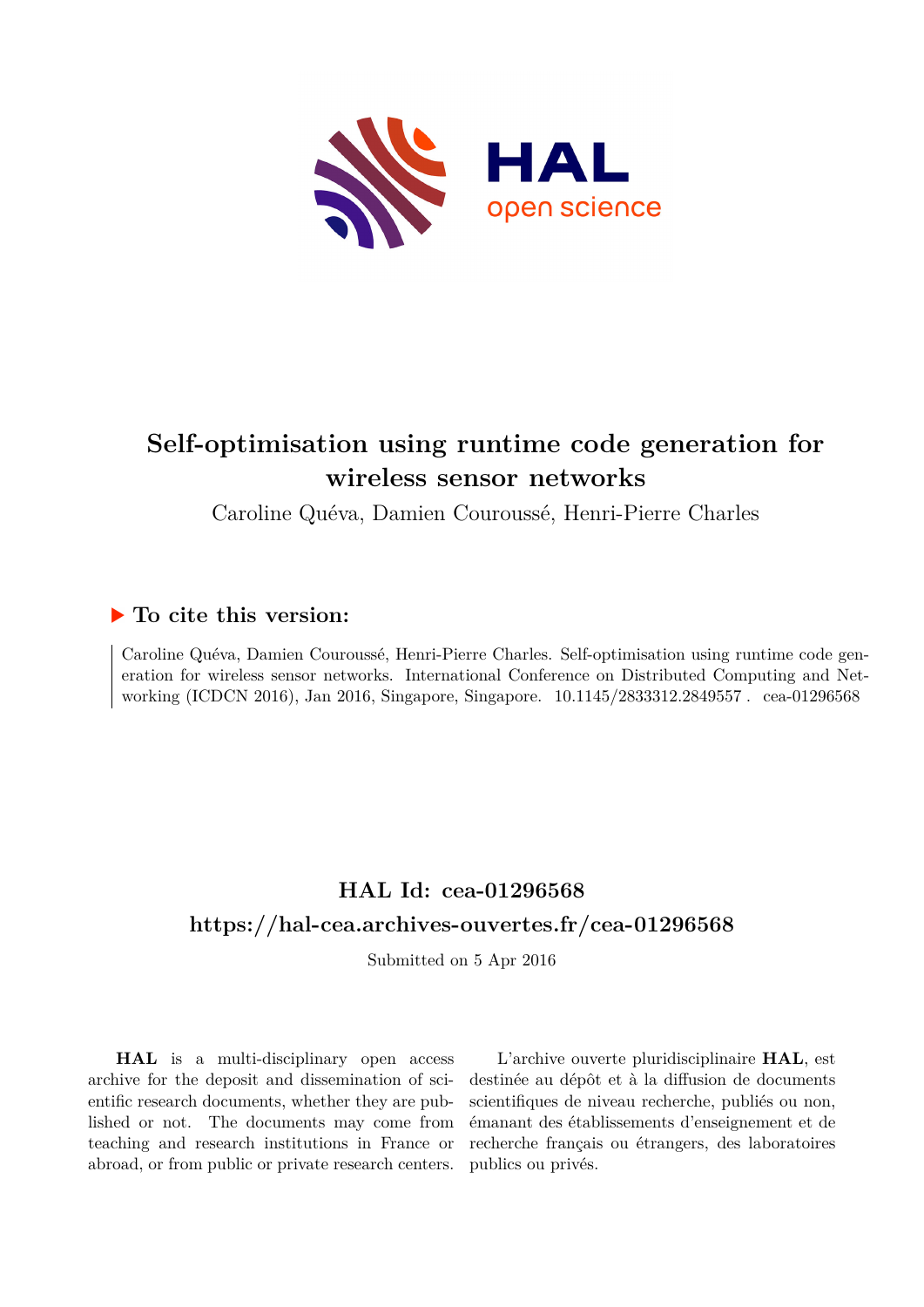## **Self-optimisation using runtime code generation for Wireless Sensor Networks**

Caroline Quéva, Damien Couroussé, Henri-Pierre Charles

Univ. Grenoble Alpes; F-38000 Grenoble, France CEA, LIST, Design Architectures and Embedded Software Division, F-38054 Grenoble, France firstname.lastname@cea.fr

## ABSTRACT

This paper addresses the use of runtime code specialisation in resource-constrained embedded systems such as nodes of a Wireless Sensor Network (WSN), in order to improve software efficiency, hence the lifetime of WSN nodes. In our approach, runtime code specialisation is achieved with inplace runtime code generation.

We present a self-optimising system using runtime code generation. Our system is able to automatically make the decision to generate specialised code and use it each time an improvement is observed in application performance. In the Internet of Things (IoT), devices usually have limited precision; our system adapts to theses devices decreasing precision in order to increase performance. We evaluate our system on floating point multiplication using the WisMote platform, where the specialised code executes more than 7 times faster than generic code, all overheads included. To the best of our knowledge, it is the first time that a runtime code generation system is used to automatically optimise code in such constrained devices as WSN nodes.

## CCS Concepts

•Software and its engineering  $\rightarrow$  Dynamic compilers; Runtime environments; •General and reference  $\rightarrow$  Performance; •Computer systems organization  $\rightarrow$ Embedded software;

## Keywords

Runtime Code Generation, Runtime Code Specialisation, Embedded Software, Self-Optimisation, Compilation, IoT

## 1. INTRODUCTION

The Internet of Things (IoT) is currently developing, and wireless sensors are more and more encountered in every day life. These systems need to process a growing amount of data and to embed more intelligence despite the fact that their computation capabilities and memory resources are strongly limited. Moreover, the most important characteristic of these low-power sensors is lifetime.

Wireless Sensor Network (WSN) nodes run throughout their lifetime only a few number of applications or services, which configuration settings rarely change during the node lifetime. In this paper, we develop the idea that performing code specialisation of runtime variables (e.g. configuration settings) is a potential source of performance improvement, especially because the overhead of code specialisation is likely to be amortised during the long runtime of a WSN node.

Code specialisation allows to produce more efficient implementations of an application at the expense of loosing generality of use of the specialised code instance. It can be achieved with static techniques (e.g. C++ templates), but in order to specialise code over runtime values, one needs the ability to generate native code at runtime. Just-In-Time compilers (JIT) are well-known examples of runtime code generation systems. They however incur a large memory footprint that make them inapplicable to WSN nodes. Furthermore, to the best of our knowledge only a few works have applied code specialisation on runtime data in JITs, for example [6]. Language extensions have been specifically developed for the purpose of code specialisation on runtime data values, for example for C or ML [5, 11, 12] but these works have never been applied to such memory-constrained devices as WSN nodes.

In this paper, we present a lightweight approach that leverages runtime code generation to increase the performance of applications in WSN nodes, hence their lifetime. We extend the idea introduced in [2, 4] showing that runtime code generation is applicable even to constrained embedded devices with low memory resources such as WSN nodes. The limitation of these previous approaches is that a part of the machinery of runtime code generation was (purposefully) exposed to the programmer. As a consequence, the application developer needs a human expertise in runtime code generation. The motivation of the approach proposed in this paper is to hide the management of runtime code specialisation to the application developer. In order to achieve this, we present a generic approach that allows to embed runtime code specialisation in any domain-specific library to improve its performance as compared to a functionally equivalent reference.

The rest of this paper is organised as follows. Section 2 presents the self-optimisation system, Section 3 describes the experimental evaluation, Section 4 describes related works and Section 5 concludes.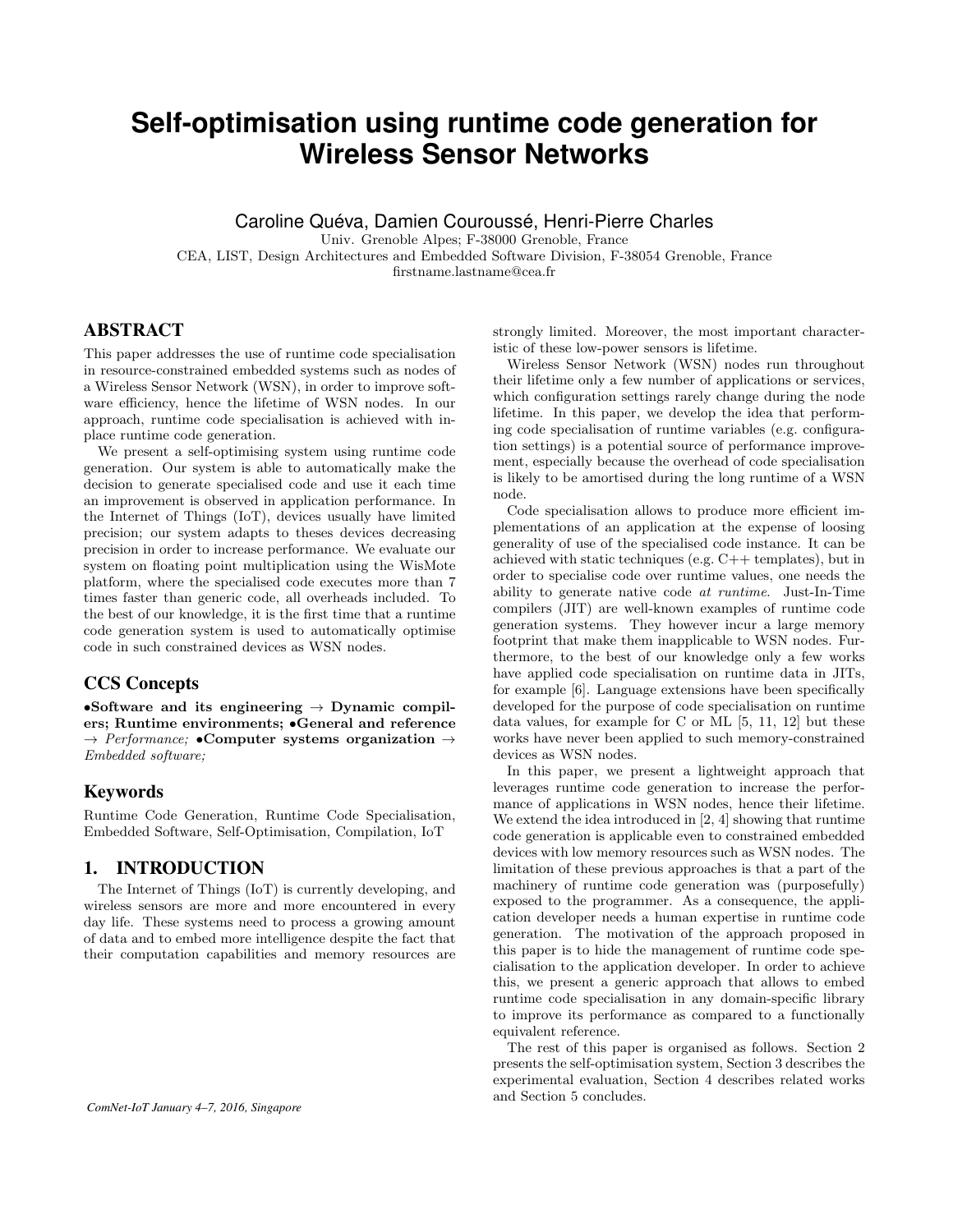### 2. SELF OPTIMISATION SYSTEM

#### 2.1 System Overview

The code specialisation system consists of several elements, each of them dedicated to a specific task, as illustrated in Fig. 1. The system stores the generated code in a softwaremanaged code cache in order to pay off the high cost of runtime code generation by executing the same specialised code several times.

Functions that may be specialised are identified off-line during static compilation step. At runtime when the identified functions are called, the code specialisation systems runs. The first step is to verify in the code cache if the function has already been specialised using a procedure called "lookup function" (Code cache lookup, Fig. 1). If the specialised code associated to the function is in the code cache, then it can be used immediately, avoiding the cost of code generation.

If the function has not yet been specialised, an algorithm is used to determine the potential cost saving provided by specialisation (*Decision algorithm*, Fig. 1). If the overall cost of the application is estimated to be increased by code specialisation, then the generic code is executed. However, if the specialisation is estimated to be beneficial regarding the overall cost of the application, then the code generator is used. The specialised code is stored in the code cache to be directly executed if the function is called again. The "lookup function" is then specialised on the new lookup table.

#### 2.2 Code generation tool

Our work is based on deGoal, a tool for building runtime code generators [2]. Using deGoal, the main application is developed at static time as usual. The runtime code generator, called compilette, is also developed at static time using deGoal specific tools. Then, at runtime, when data are known, the compilette is called and creates a specialised binary code using the knowledge of the data. This binary code is then used the same way as any other function.

For each application using deGoal, compilettes are written in a dedicated language and, up to now, it was up to the software developer to decide when and how the code generation is triggered. Our system hides deGoal tools and compilettes in libraries and automatically triggers code generation. Software developers have no other task than developing their application as usual.

#### 2.3 Code cache organisation

In our system, several versions of the specialised code can be associated to one original code. Indeed, the code generator uses specific parameters to generate specialised code. These parameters are values unknown during static compilation but known at runtime. For each parameter value encountered during the life of the application, the generated code is different. It's necessary to adapt the code cache in order to deal with those different versions of the specialised code.

To tackle this problem, we use the associativity of the software code cache. For each part of code we want to store in the code cache, all the arguments necessary to the code generator are stored on the same cache line. As shown in Table 1, when a function is specialised, the name of the function, the generated code address and the value of the parameters used for specialisation are stored in the cache



Figure 1: Runtime code generation system

Table 1: Function f is specialised on the first two parameters with values val0, val1 for the first cache line and with values val0,val2 the second time. Function g is specialised on the first parameter with value int0.

| Name | Line size | Specialized code       | Arguments |       |  |  |  |
|------|-----------|------------------------|-----------|-------|--|--|--|
|      |           | $@f\_spec_{val0,val1}$ | val0      | val l |  |  |  |
|      |           | $@f\_spec_{val0,val2}$ | val0      | val2  |  |  |  |
|      |           | $@q\_spec_{int0}$      | int0      |       |  |  |  |

line. As the number of parameters used by the code generator is not constant, the number of elements to read is specified at the beginning of the cache line (*Line size*).

When a function a priori identified as an interesting function is called, the code cache is inspected to verify if the specialised code has already been generated. First the name of the function is used to find the set of cache lines corresponding to the function we are looking for. Then the number of element in the cache line is read and each element is compared to the function's context. If all the arguments in the cache line matches with the context, then the specialised code is retrieved from the cache line and executed, without the need for code generation.

As memory size is limited in such systems, our implementation requires only a few hundreds of bytes.

#### 2.4 Decision algorithm

Code generation has a cost that needs to be amortised. Unlike JIT systems in which a function is compiled only if its execution frequency exceeds a constant threshold estimated off-line, we propose an algorithm that decides if a specific function should be specialised or not based on a functiondependant criteria. The algorithm determines if the overall cost of the application will be decreased by using specialisation. The cost metric can be related to execution time of the application, energy consumption, power consumption or a combination of several physical quantities such as the Energy-Delay product.

The decision algorithm has to determine if the code gener-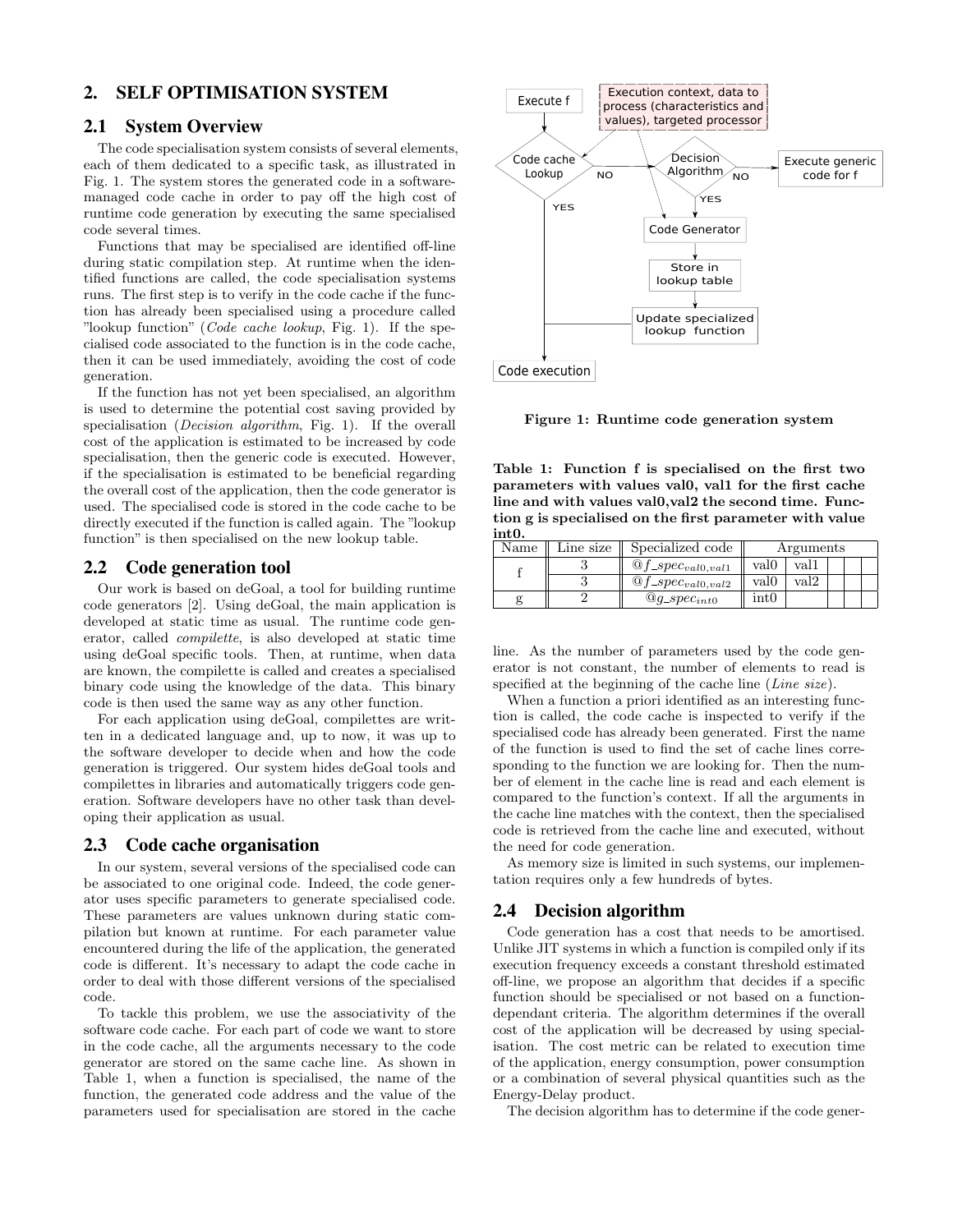ation cost would be amortised over the life time of the application. Several solutions can be implemented for this. One solution is to respect the following rule; in which  $K_{gen}$ ,  $K_{lib}$ and  $K_{spe}$  denote the execution cost of respectively code generation, standard algorithm and specialised algorithm and N denotes the number of executions of the function to specialise: if  $N*(K_{lib}-K_{spe}) > K_{gen}$ , then the function should be specialised as soon as it is executed at least N times.

In the rest of the paper, the decision algorithm is not implemented and we use a simpler solution which consists in systematically generating and storing specialised code.

#### 2.5 Specialisation of code cache lookup

Specialisation can be applied to improve performance of each part of an application using any parameter that remains constant for several executions. In the system described in this paper, the lookup function verifies in the code cache to find if a part of code has already been specialised or not. Our idea is to use specialisation to improve performance of this function.

The code cache is modified each time a new specialised code is stored. The first time the lookup function is called, the code cache is empty. Later on, the cache size will increase. Specialisation can be used to optimise the lookup function using the number of elements currently stored in the code cache.

With this method, a new specialised code for the lookup function needs to be generated each time the number of elements in the code cache increases. Algorithm 1 describes a generic function to check if a code can be found in the code cache. Algorithm 2 illustrates a specialised function, knowing that the code cache contains  $X + 1$  elements. The specialised lookup function finds the code in the code cache and branches directly to the code, avoiding coming back to the main function beforehand.

1: procedure  $LOOKUP(id)$ 2: for  $i = 0; i < NbElem; i + +$  do 3: if  $id == elem_i$  then return i<br>return -1 4: procedure main  $5:$ 6:  $index \leftarrow LOOKUP(id)$ 7: if  $index == -1$  then 8:  $f_{spec} \leftarrow GenerateCode(f)$ 9: else 10:  $f_{spec} \leftarrow cache/index]$ 11:  $res \leftarrow f_{spec}(value)$ 12: ...

#### 3. PERFORMANCE EVALUATION

#### 3.1 Experimental setup

The implementation proposed in this paper consists of overwriting common functions generally implemented in standard libraries, as for example the GNU's mathematical library libm. The runtime code generator is wrapped in a function to check the code stored in the code cache and, according to the content of the code cache, decide if the specialised function needs to be generated or not (see Section 2.1 for details). For the evaluation of the code cache

#### Algorithm 2 Specialised "lookup" function

| 1: procedure LOOKUP_SPEC( <i>id.</i> $value$ ) |                                           |  |  |  |
|------------------------------------------------|-------------------------------------------|--|--|--|
| 2:                                             | $compare(id, elem_0)$                     |  |  |  |
| 3:                                             | $branch \textcircled{a} code_{spec_0}$    |  |  |  |
| 4:                                             | $compare(id, elem_1)$                     |  |  |  |
| 5:                                             | $branch \textcircled{a} code_{spec_1}$    |  |  |  |
| 6:                                             |                                           |  |  |  |
| 7:                                             | $compare(id, elem_X)$                     |  |  |  |
| 8:                                             | $branch \text{ } @code_{spec_x}$          |  |  |  |
| 9:                                             | $branch \ @CodeGen$                       |  |  |  |
| 10: <b>procedure</b> MAIN                      |                                           |  |  |  |
| 11:                                            | .                                         |  |  |  |
| 12:                                            | $res \leftarrow LOOKUP_{SPEC}(id, value)$ |  |  |  |
| 13:                                            | .                                         |  |  |  |

use, specialised code is generated at the first execution of the function regardless the cost of code generation.

Experimentation has been done on the WisMote platform [3] from Arago Systems. We have chosen this platform because it has the characteristics of a low power system with limited memory resources and limited power computation. The platform uses the 16-bit MSP430F5437 micro-controller from Texas Instrument, fitted with 256 kB of flash and 16 kB of RAM, the CPU clock frequency is set to 2.45 MHz. To measure time, we set up the timer frequency at 2.45 MHz divided by 4. So, one timer tick equals to 4 CPU cycles. The accuracy of the timer has been checked using a GPIO and monitoring activity with an oscilloscope.

WisMote platform embeds Contiki, a small footprint and open source operating system. To perform measurements of execution times, we use Contiki's Energest tool.

#### 3.2 Performance metrics

To evaluate the performance of our solution, we use two metrics based on execution cost. The first metric is the speedup, which is the ratio between execution cost of the generic application and the specialised application. If the specialisation reduces execution cost, then the speedup is greater than 1. The speedup is defined in (1), where  $K_{lib}$  is the cost of the standard algorithm and  $K_{spe}$  is the cost of the specialised algorithm.

$$
speedup = \frac{K_{lib}}{K_{spe}}\tag{1}
$$

The second metric is the overhead recovery [2], defined as the number of executions of the specialised code that is required to overcome the cost of code generation. To formalise this notion,  $K_{gen}$  denotes the execution cost of code generation and N denotes overhead recovery. We assume here  $K_{lib} > K_{spe}$  as there would be no point in generating a function having same or lower performance than the non optimised implementation.

$$
N = \frac{K_{gen}}{K_{lib} - K_{spe}}\tag{2}
$$

#### 3.3 Application to floating point multiplication

#### *3.3.1 Use case description*

We evaluate the performance of our system using floating point multiplication. Floating-point arithmetic is used in several applications in WSN. For example, sensors, as hu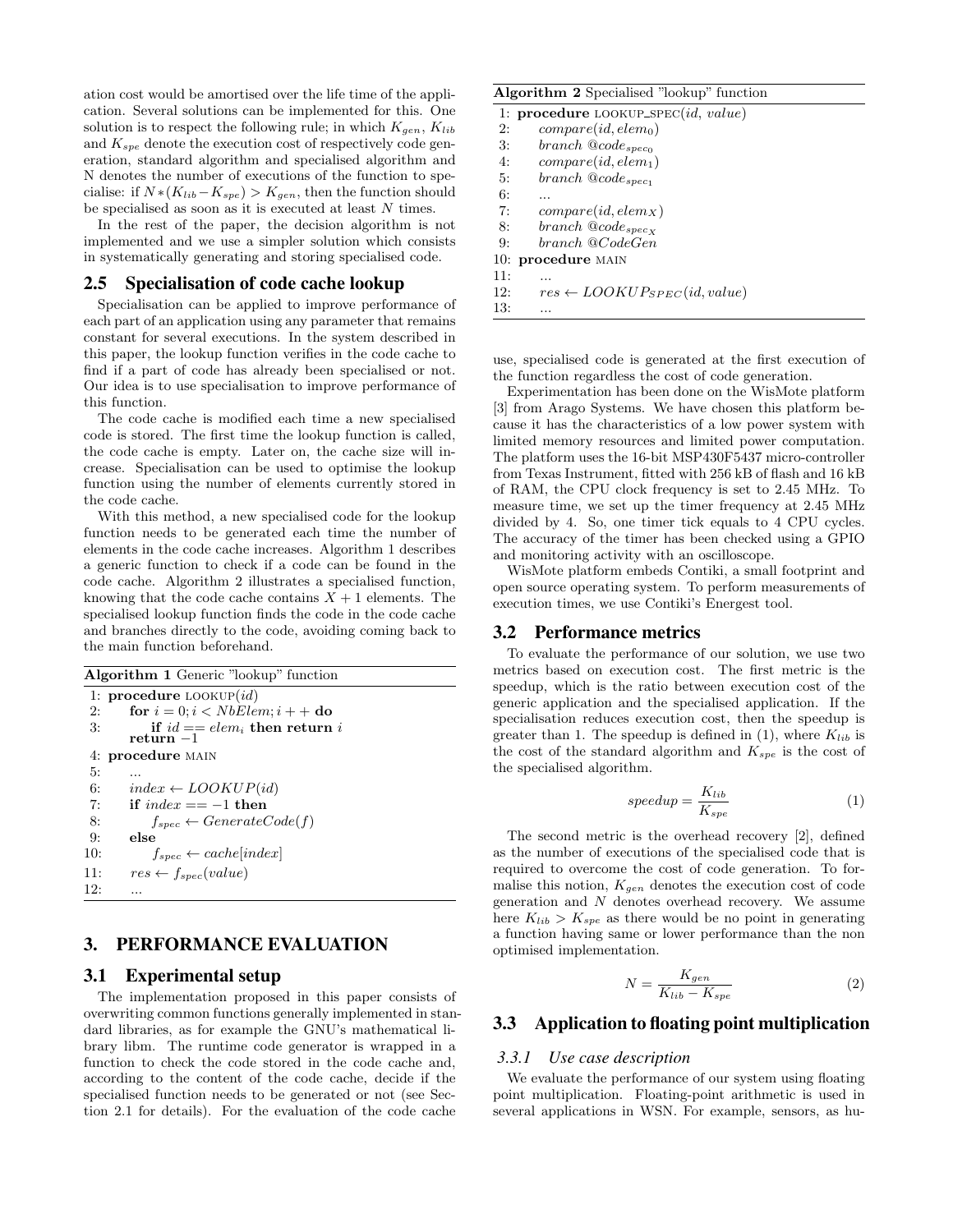midity sensors, temperature sensors or force sensors, generally output a digital value which needs to be converted using a formula given by the sensor manual [1]. This formula is often a linear function as described in (3), where output is the digital value from the sensor, value is the value the user is interested in (temperature, humidity...) and  $k_1$  and  $k_2$  are constant values.

$$
value = k_1 * output + k_2 \tag{3}
$$

As  $k_1$  is a constant value, using a specialized code can significantly decrease application cost.

Floating-point multiplication can be optimised using a polynomial root approximation method known as Horner scheme. This method is not detailed in this paper for the sake of brevity.

As Aracil et al. explained [2], energy consumption can prevail on precision in specific applications. Moreover, in the IoT, many sensors don't have an accuracy higher than 12 bits. The algorithm used to optimise floating-point multiplication enables to adjust precision using mantissa truncation. The less bits of mantissa are used, the shorter the execution time is.

The evaluation consists of four hundreds floating-point multiplications of two randomly-picked operands, one of them being the parameter used for code specialisation. Multiplication is executed with a number of mantissa bits used from 1 to 24 bits.

For each multiplication, time for code generation, standard library execution and specialised code execution are recorded. Speedup and overhead recovery are deduced from these measures.

#### *3.3.2 Performance results*

Fig. 2 details the results of our algorithm and provide a comparison with the results previously obtained by Aracil et al. [2] in which specialisation was managed by the developer. In Fig.  $2(a)$  and  $2(c)$ , we observe that for accurate precision the overhead recovery is close to 3.1 and the speedup is around 7.3. Overhead recovery decreases and speedup increases as precision decreases.

The automatic management of the code specialisation and of the code cache takes some time to manage, which increases code generation overhead in our automatic specialisation (Fig.  $2(d)$ ) as compared to the case where the specialisation is managed by the developer (Fig.  $2(c)$ ). For the same reason, speedup is slightly decreased by code cache management.

The overhead due to code generation is also increased by generation of the specialised lookup function. Each time an element is added to the code cache, the lookup function is generated. This increases generation time overhead and consequently increases overhead recovery value. Then, for a long-time application on a platform with low memory resources, the specialised lookup function decreases application's execution time, as code generation will be payed off after 4 executions.

Automatic triggering of code specialisation with a code cache gives results as good as code specialisation managed by the software developer. Only 4 executions of specialised code stored in the code cache are needed to amortise code specialisation. Moreover, our method is easier to use and doesn't require any effort from the developer.

#### *3.3.3 Specialisation on hardware characteristics*

Code specialisation is used to improve application's performance knowing runtime data. Platform specificities is another type of runtime data that can be used to generate efficient code. Moreover, in the IoT, applications are usually deployed on many different platforms, one can think that optimisation can be done statically to exploit platform characteristics, but we observed that the libm floating point multiplication doesn't exploit the integer hardware multiplier to improve performance.

In this section we take advantage of the integer hardware multiplier available on the WisMote platform to multiply mantissa. Instead of implementing Horner scheme (see Section 3.3.1) to multiply mantissa, we load mantissa values in registers and call the hardware multiplier.

For the sake of brevity, no figure is included to illustrate the results presented in this section. Using the integer hardware multiplier, we get a speedup factor around 6.5, which is less than in section 3.3.2. But generation time is divided by 2 as code to use the hardware multiplier is shorter than Horner scheme algorithm: specialised code generation takes around 4800 cycles for Horner scheme, whereas it takes around 2300 cycles when using hardware multiplier. Hence the overhead recovery value for the compilette using the hardware multiplier is less than 2, whereas the value was close to 4 for an accurate multiplication.

#### *3.3.4 Discussion*

Our work illustrates that data specialisation can be used easily by software developer to improve application performance. With an overhead recovery less than 4, code specialisation for floating-point multiplication is efficient every time an operand remains constant for more than three executions. These results can be improved using mantissa truncation to get an overhead recovery less than two.

Moreover, the algorithm using the hardware multiplier gives better results. If a hardware multiplier is available on the platform, code specialisation with accurate precision becomes efficient every time an operand remains constant for at least two executions.

#### 3.4 Global application generalisation

#### *3.4.1 Speedup of a complete application*

Previous sections highlight a speedup between 6 and 7 on floating-point multiplication. However, an application is an overall process and doesn't include a unique operation. In this section, we introduce a model to calculate the speedup of a complete application based on the speedup obtained by specialising a specific operation. The speedup of an overall application  $S_{app}$  is formalised in Equation 4 [8], where s denotes the speedup for the specialised operation (i.e. around 7 for the multiplication) and  $\tau$  denotes the fraction of execution time spent executing the operation to specialize.

$$
S_{app} = \frac{1}{1 - \tau + \frac{\tau}{s}}\tag{4}
$$

In Equation 4, we observe that speedup of a complete application is correlated with the fraction of time spent in the specialisation target. Fig. 3 illustrates the evolution of the speedup of a complete application depending on the fraction of time  $\tau$  spent in the floating point multiplication. If  $\tau$  is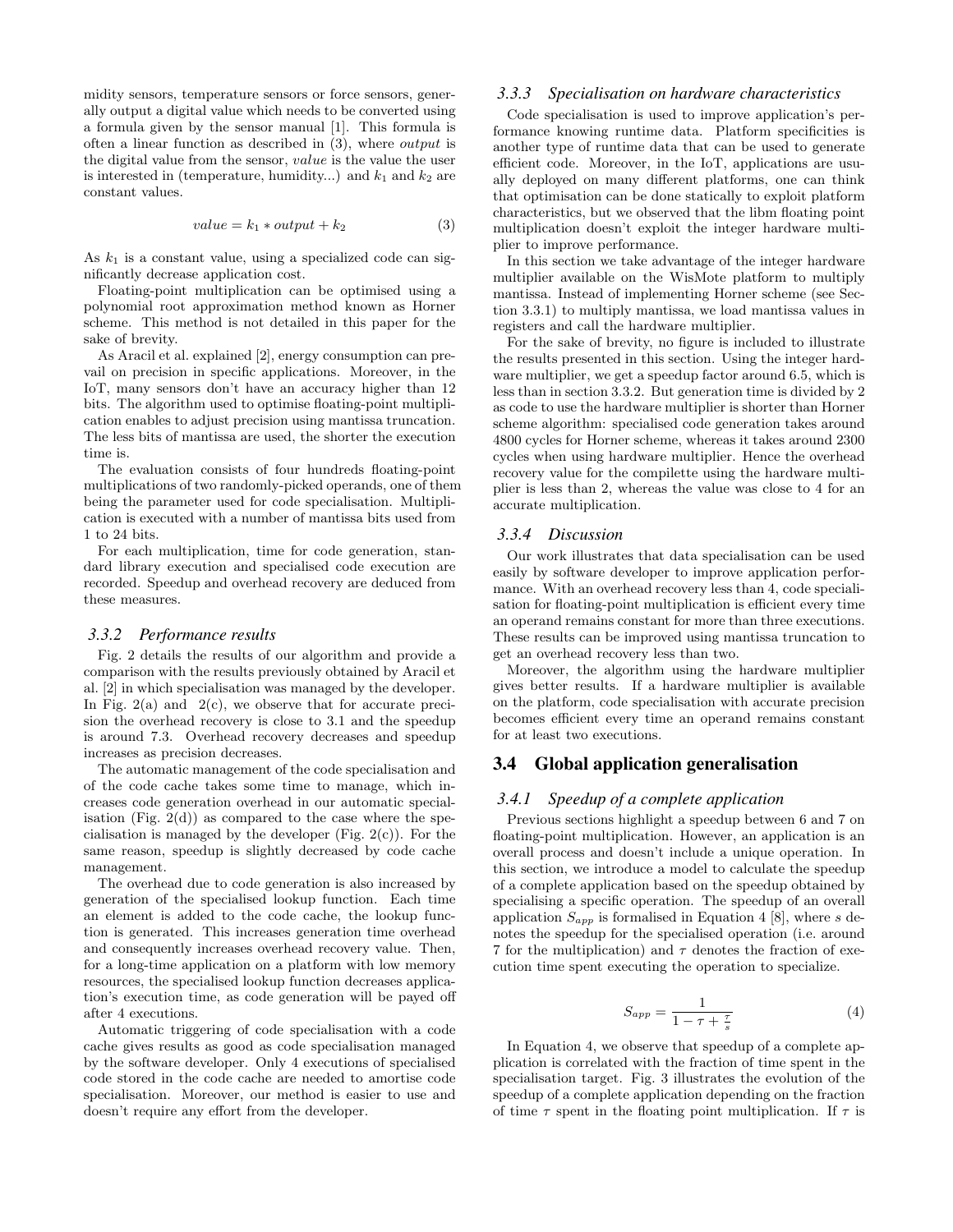

Figure 2: Performance results of automatic specialisation against specialisation managed by the developer

close to 0, the speedup of the application is close to 1, which means the application's execution time is not changed. If  $\tau\rightarrow 1,$  the speedup of the application is close to the speedup obtained for floating point multiplication s, here 5.6

$$
S_{app} = \frac{1}{1 - \sum_{i=1}^{n} \tau_i + \sum_{i=1}^{n} \frac{\tau_i}{s_i}}
$$
(5)

Equation 5 is a generalisation of Equation 4, modelling the case where specialisation is applied to several functions.  $n$ denotes the number of specialised functions,  $s_i$  the speedup for the specialised function i and  $\tau_i$  the fraction of execution time spent executing the function  $i$ .

#### *3.4.2 Illustration*

To illustrate performance improvements on a complete application, the MSP430 Competitive benchmarking described by Texas Instrument [7] is used. The Floating Point math example is compound of a floating point addition, multipli-



Figure 3: Speedup of the whole application as a function of the fraction of execution time  $\tau$  spent in the specialised function.